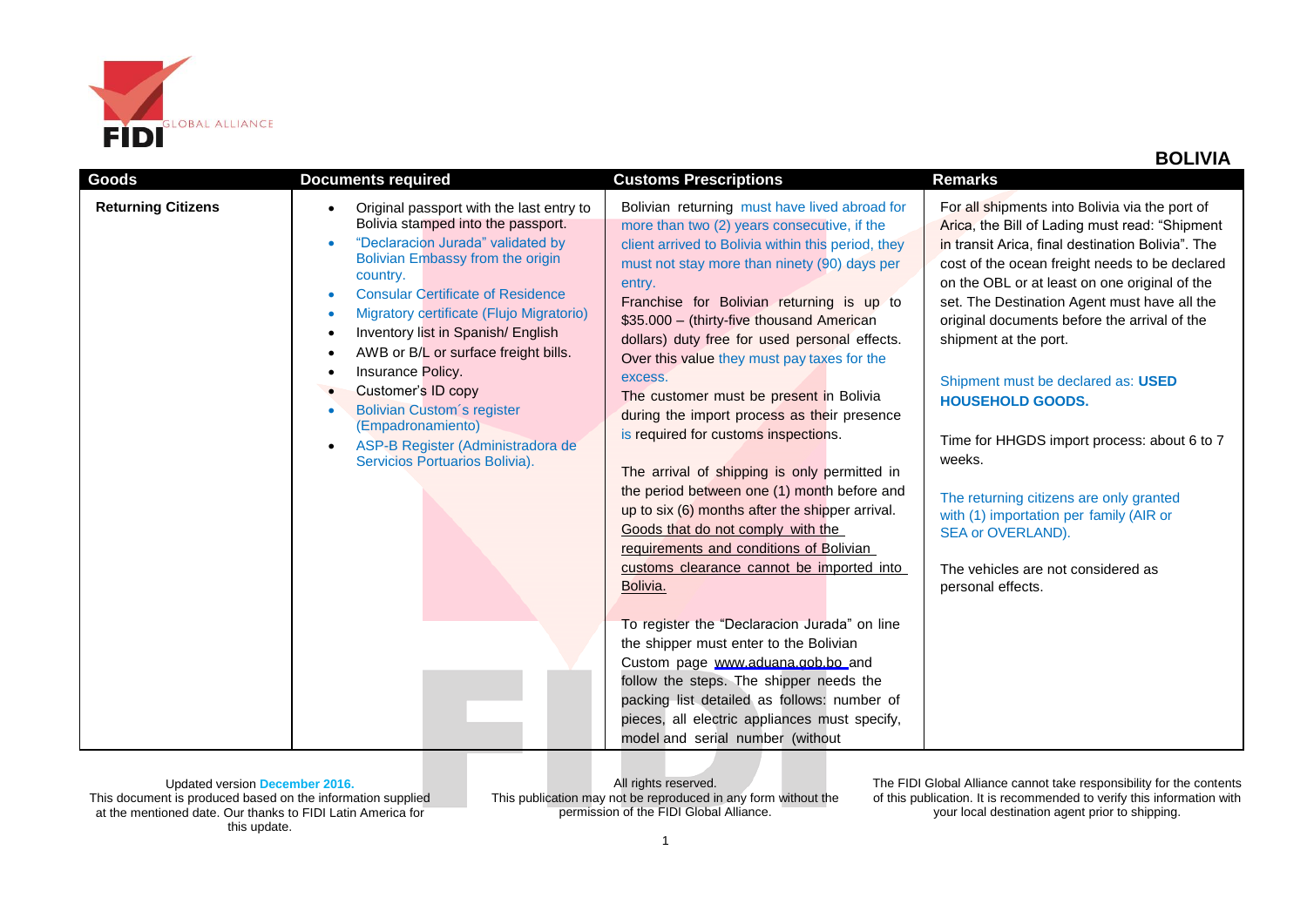

| Goods                       | <b>Documents required</b>                                                                                                                                                                                                                                                                                                                                                                                                                     | <b>Customs Prescriptions</b>                                                                                                                                                                                                                                                                                                                                                                                                                                                                                                                                                                         | <b>Remarks</b>                                                                                                                                                                                                                                                                         |
|-----------------------------|-----------------------------------------------------------------------------------------------------------------------------------------------------------------------------------------------------------------------------------------------------------------------------------------------------------------------------------------------------------------------------------------------------------------------------------------------|------------------------------------------------------------------------------------------------------------------------------------------------------------------------------------------------------------------------------------------------------------------------------------------------------------------------------------------------------------------------------------------------------------------------------------------------------------------------------------------------------------------------------------------------------------------------------------------------------|----------------------------------------------------------------------------------------------------------------------------------------------------------------------------------------------------------------------------------------------------------------------------------------|
|                             |                                                                                                                                                                                                                                                                                                                                                                                                                                               | exception), weight and values box by box.<br>The total value amount up to USD. 35000.                                                                                                                                                                                                                                                                                                                                                                                                                                                                                                                |                                                                                                                                                                                                                                                                                        |
| <b>Foreign citizens</b>     | Original passport with "Visa Objeto<br>determinado" stamped into the<br>passport.<br>"Declaración Jurada" validated<br>by Bolivian Embassy from the<br>origin country.<br>Work letter validated by the labor<br>Ministry.<br>Work contract at least 1 year.<br>٠<br>Proof of address abroad.<br>Inventory list in Spanish/ English.<br>AWB or B/L or surface freight bills.<br>Insurance Policy.<br>Migratory certificate (Flujo Migratorio). | Franchise for foreign is up to \$35.000 -<br>(thirty-five thousand American dollars) duty<br>free for used personal effects. Over this<br>value pay taxes on the excess.<br>The customer must be present in Bolivia<br>during the import process as their presence<br>is required for customs inspections<br>The arrival of shipping is only permitted in<br>the period between one (1) month before and<br>up to six (6) months after the shipper arrival.<br>Goods that do not comply with the<br>requirements and conditions of Bolivian<br>customs clearance cannot be imported into<br>Bolivia. | Same as above.                                                                                                                                                                                                                                                                         |
| <b>Diplomatic Shipments</b> | Original Passport with the<br>diplomatic visa stamped.<br>Application letter from The<br>$\bullet$<br>Embassy asking the Diplomatic<br>Accreditation to Bolivian Foreign<br>Ministry.<br>Diplomatic Accreditation Letter with<br>the name and the position of the<br>customer.                                                                                                                                                                | for diplomatic shipments<br>Franchise<br>is<br>determinate by the position and the activities<br>that the customer must do into the diplomatic<br>mission.<br>The customer must be present in Bolivia<br>during the import process.<br>The arrival of shipping is only permitted in                                                                                                                                                                                                                                                                                                                  | Customs clearance takes approx. 25 days if<br>the Embassy has all documents ready.<br>Vehicles are allowed to be imported as a<br>diplomatic shipment. The franchise is<br>determinate by the position and the<br>activities that the customer must do into the<br>diplomatic mission. |

All rights reserved. This publication may not be reproduced in any form without the permission of the FIDI Global Alliance.

The FIDI Global Alliance cannot take responsibility for the contents of this publication. It is recommended to verify this information with your local destination agent prior to shipping.

 **BOLIVIA**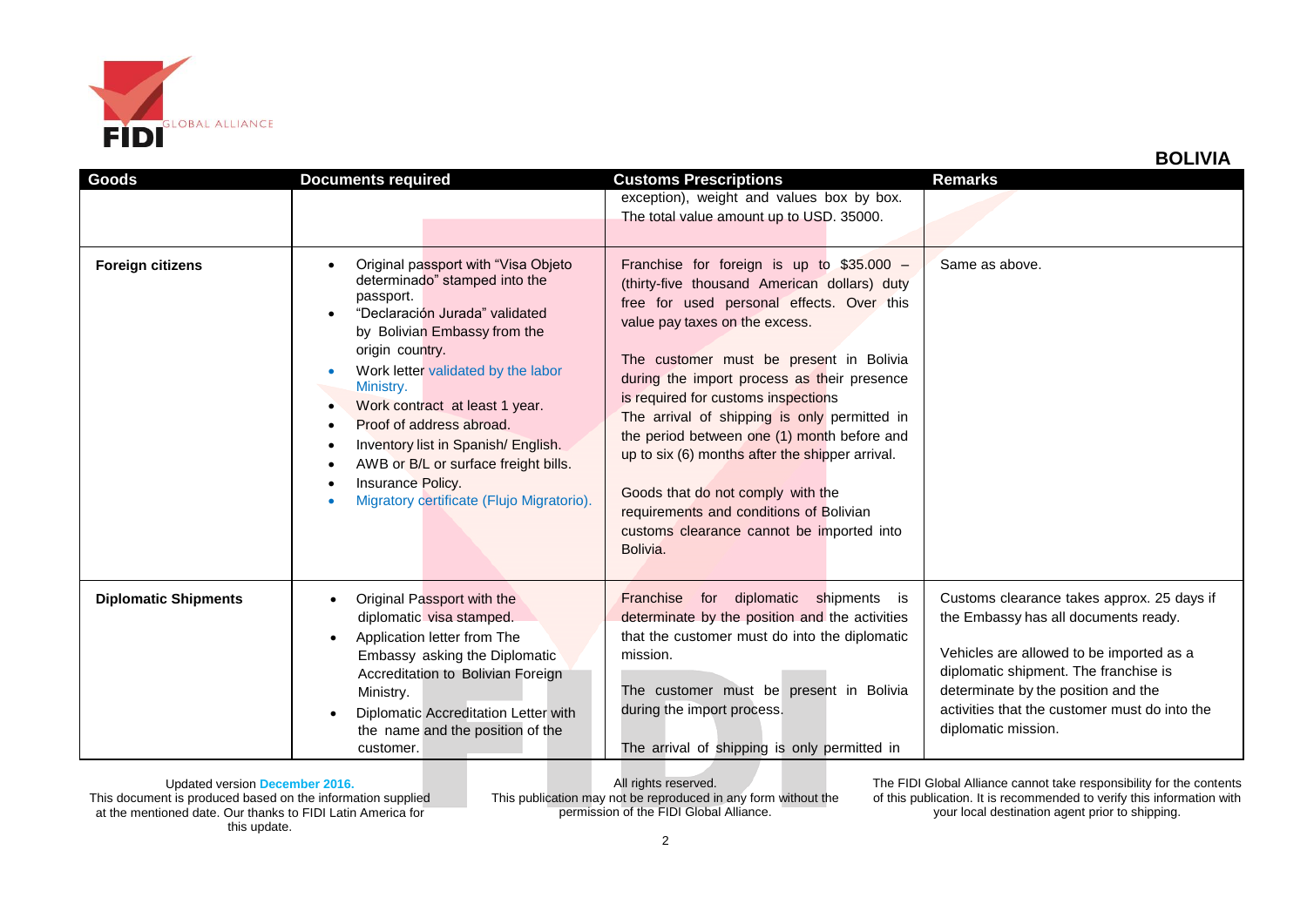

## **BOLIVIA**

| Goods                                              | <b>Documents required</b>                                                                                                                                                                                                                                                                                                                                                                                                                                                                                                                                         | <b>Customs Prescriptions</b>                                                                                                                                                                                                            | <b>Remarks</b>                                                                                                                                                                                                                                                                                                                           |
|----------------------------------------------------|-------------------------------------------------------------------------------------------------------------------------------------------------------------------------------------------------------------------------------------------------------------------------------------------------------------------------------------------------------------------------------------------------------------------------------------------------------------------------------------------------------------------------------------------------------------------|-----------------------------------------------------------------------------------------------------------------------------------------------------------------------------------------------------------------------------------------|------------------------------------------------------------------------------------------------------------------------------------------------------------------------------------------------------------------------------------------------------------------------------------------------------------------------------------------|
|                                                    | Diplomatic ID issued by Bolivian<br>Foreign Ministry.<br>Packing list signed and<br>stamped by Embassy.<br>B/L must show the customer's name and<br>number as it shows in the passport.<br>*The B/L must show the sea freight or air<br>Feight Certificate issued by the shipping<br>line.<br>*Transport documents: AWB/BL/MIC/ or<br>CRT (Original)<br>**Tax Exemption Form (It must be filled, by<br>customs broker. Sealed and signed by the<br>Embassy).<br>*Value Declaration or administrative<br>certificate (issued sealed and signed by the<br>Embassy). | the period between one (1) month before and<br>up to six (6) months after the shipper arrival.<br>Goods that do not comply with the<br>requirements and conditions of Bolivian<br>customs clearance cannot be imported into<br>Bolivia. | PROHIBITED HOUSEHOLD GOODS:<br><b>COSMETICS</b><br>(PERFUMES,<br>CREAMS,<br>SHAMPOO,<br><b>DISPOSABLE</b><br>DIAPERS,<br>MEDICINES,<br>DETERGENTS.<br>SOAPS.<br>LIQUIDS, SPICES, EDIBLE (INCLUDING<br>OR CANNED),<br>SEALED<br>TEA, OIL,<br>ALCOHOL IN ANY BRAND, WEAPONS,<br>SKIN STUFFED ANIMALS, ART WORKS,<br>PORNOGRAPHIC MATERIAL. |
| <b>Inheritances</b>                                | Same as household goods above.                                                                                                                                                                                                                                                                                                                                                                                                                                                                                                                                    |                                                                                                                                                                                                                                         |                                                                                                                                                                                                                                                                                                                                          |
| <b>New Furniture and</b><br><b>Household Goods</b> | Commercial Invoice B.L or AWB.<br>Insurance Policy.<br>B/L or AWB - CRT - MIC/DTA.<br>Authorised verifying Companies<br>must intervene if value exceeds<br>USD 1.000 .-.<br><b>Import Authorization (Permiso</b>                                                                                                                                                                                                                                                                                                                                                  | Subject to payment of duties of 42%<br>over CIF Value in case of private or<br>personal shipments.<br>No duties for Diplomatic Shipments.<br>$\bullet$                                                                                  |                                                                                                                                                                                                                                                                                                                                          |

Updated version **December 2016.** This document is produced based on the information supplied at the mentioned date. Our thanks to FIDI Latin America for this update.

All rights reserved. This publication may not be reproduced in any form without the permission of the FIDI Global Alliance.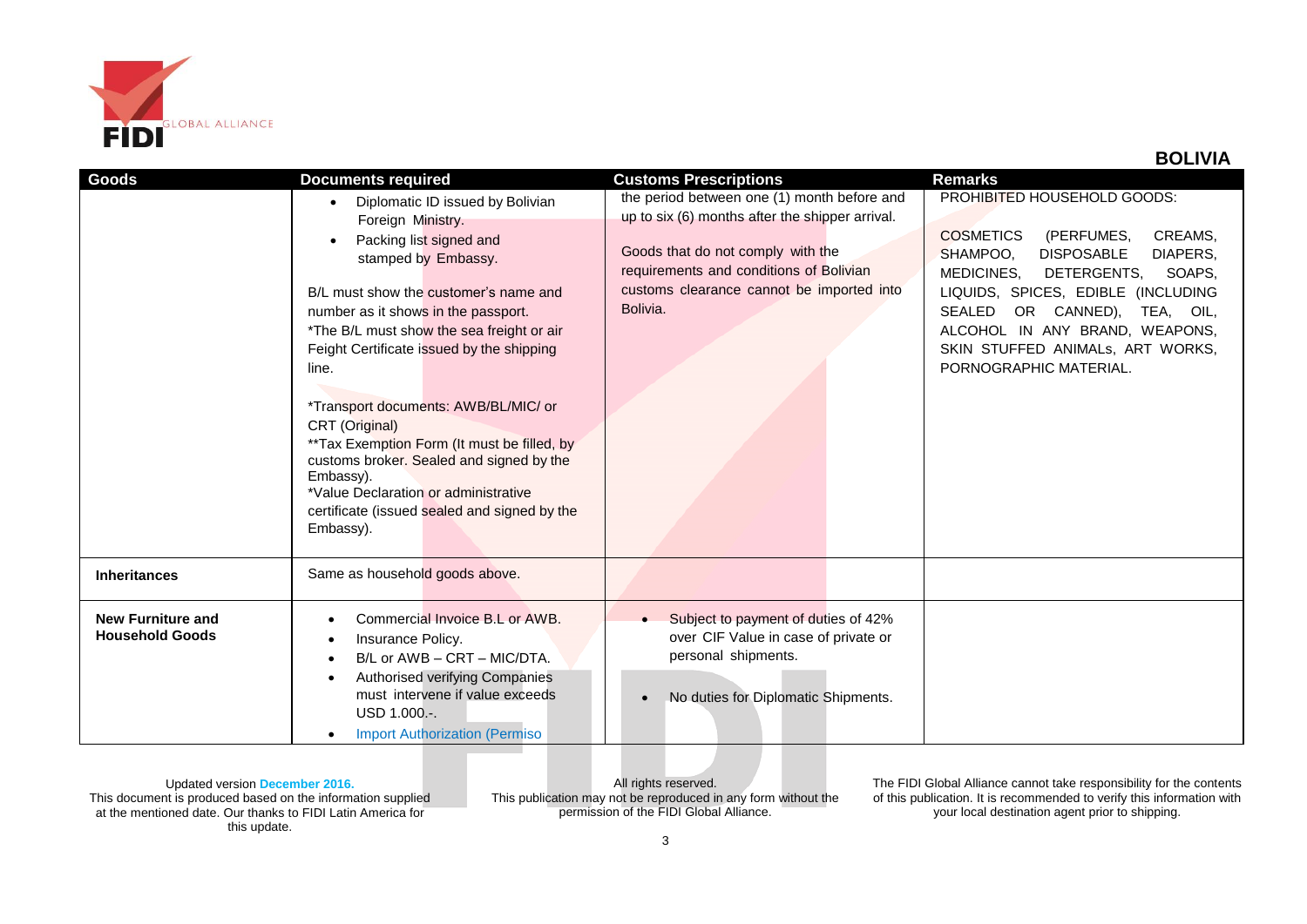

|  | <b>BOLIVIA</b> |  |  |
|--|----------------|--|--|
|--|----------------|--|--|

| Goods                                                                                                         | <b>Documents required</b>                                                                                                                                                                                                                                                                 | <b>Customs Prescriptions</b>                                                                                                                                                                                                                                | <b>Remarks</b> |
|---------------------------------------------------------------------------------------------------------------|-------------------------------------------------------------------------------------------------------------------------------------------------------------------------------------------------------------------------------------------------------------------------------------------|-------------------------------------------------------------------------------------------------------------------------------------------------------------------------------------------------------------------------------------------------------------|----------------|
|                                                                                                               | previo para Importación de uebles<br>y ropa nueva).                                                                                                                                                                                                                                       |                                                                                                                                                                                                                                                             |                |
| <b>Works of Art, Antiques</b>                                                                                 | Commercial invoice from purveyor<br>List with titles of works of Art.<br>Export permit from country of origin.<br>B/L or AWB.<br>Insurance Policy.                                                                                                                                        | Subject to payment of duties of<br>$\bullet$<br>approx. 32% over CIF Value for<br>private and personal shipments. If<br>included in Household Goods<br>shipment, list of titles only should be<br>declared.<br>DUTY-FREE FOR DIPLOMATIC<br>SHIPMENTS.       |                |
| <b>Prohibited Household</b><br><b>Goods</b>                                                                   | <b>COSMETICS (PERFUMES, CREAMS,</b><br>$\bullet$<br>SHAMPOO, DISPOSABLE DIAPERS,<br>MEDICINES, DETERGENTS, SOAPS,<br>LIQUIDS, SPICES, EDIBLE<br>(INCLUDING SEALED OR CANNED),<br>TEA, OIL, ALCOHOL IN ANY BRAND,<br>WEAPONS.<br>Skin stuffed animals, Artworks,<br>pornographic material. |                                                                                                                                                                                                                                                             |                |
| <b>Electrical appliances (TV</b><br>sets, sewing machines,<br>video sets, personal<br>computers and printers) | Same as New Furniture and<br>$\bullet$<br>Household Goods above.<br>All the electronic items must have a<br>detailed inventory of features as:<br>model, serial number, brand and<br>provenance                                                                                           | DUTY-FREE FOR DIPLOMATIC<br>MISSIONS.<br>Electrical appliances pay 42% of<br>duties over CIF Value. Personal<br>computers and printers pay 32%<br>duties over CIF Value.<br>The above is only applicable to<br>$\bullet$<br>private and personal shipments. |                |

All rights reserved. This publication may not be reproduced in any form without the permission of the FIDI Global Alliance.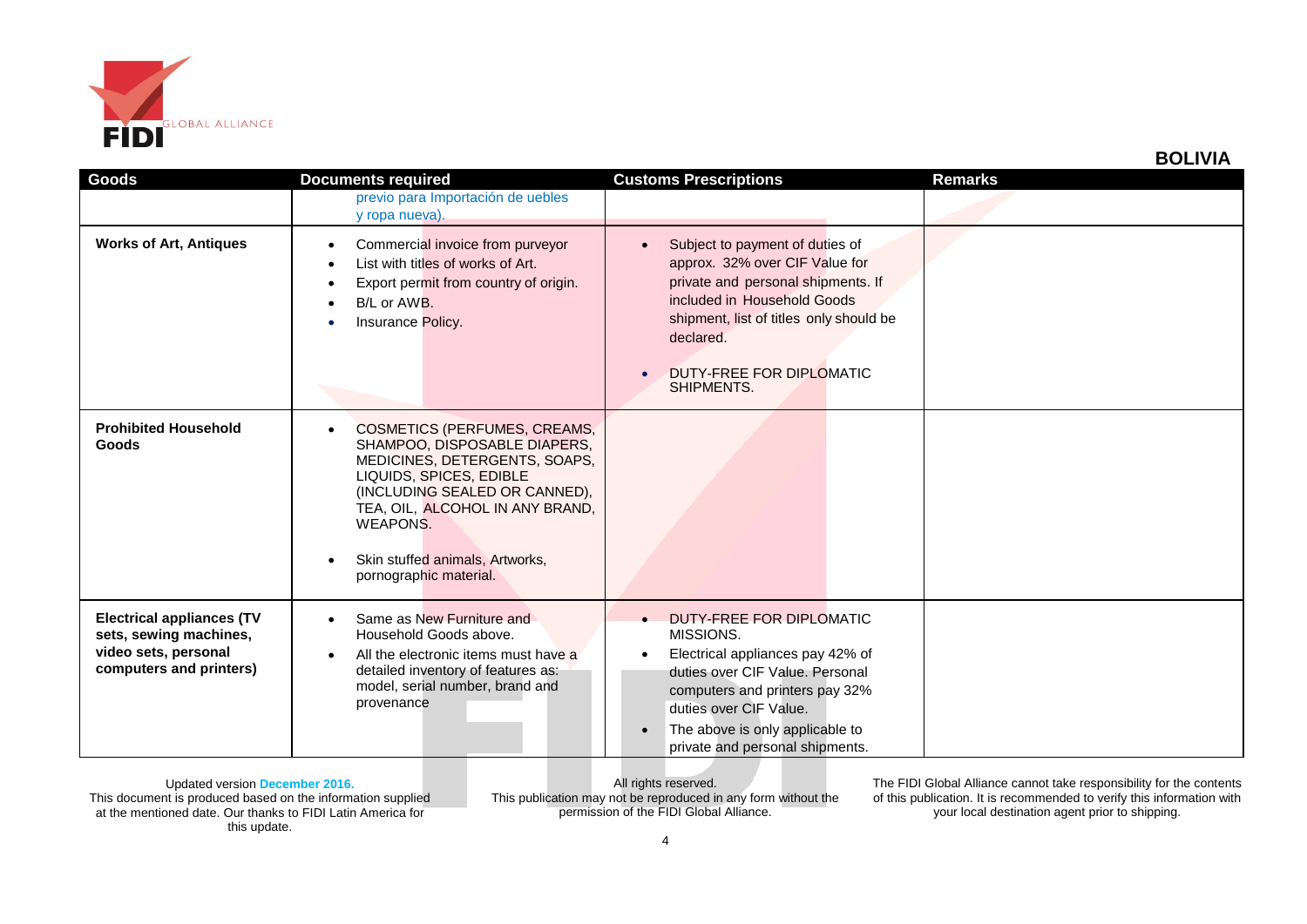

| <b>Goods</b>                                | <b>Documents required</b>                                                                                                                                                                                                                                    | <b>Customs Prescriptions</b>                                                                                                                                                                                                                                                                                   | <b>Remarks</b>                                                                                                                                                                                                                                        |
|---------------------------------------------|--------------------------------------------------------------------------------------------------------------------------------------------------------------------------------------------------------------------------------------------------------------|----------------------------------------------------------------------------------------------------------------------------------------------------------------------------------------------------------------------------------------------------------------------------------------------------------------|-------------------------------------------------------------------------------------------------------------------------------------------------------------------------------------------------------------------------------------------------------|
| Presents, Souvenirs etc.                    | If value is under USD 300 no documents<br>are required. Otherwise, the documentation<br>required is the same as New Furniture and<br>Household Goods above.                                                                                                  | Subject to the payment of Approx. 32%<br>over CIF Value for private and personal<br>shipments.<br>DUTY-FREE FOR DIPLOMATIC<br>SHIPMENTS.                                                                                                                                                                       |                                                                                                                                                                                                                                                       |
| Motor vehicles and other<br>vehicles        | Original invoice.<br>Original of the Bill of Lading or<br>Airways Bill.<br>Valid passport.<br>Certificate of good operation.<br>Technical report (technical pollution<br>inspection and good performance).<br>Card of Property and Certificate of<br>origin. | Subject to payment of 52% over CIF<br>Value for private and personal<br>shipments.<br>DUTY-FREE FOR DIPLOMATIC<br><b>MISSIONS</b>                                                                                                                                                                              | In case there no Commercial invoice exists<br>for a used car, the authorized Verifying<br>Companies in Bolivia must intervene. For<br>such a purpose, a complete detail of the<br>general and technical characteristics<br>should be sent to Bolivia. |
| Machinery, appliances,<br>spare parts       | Same as motor vehicles and other vehicles<br>above.                                                                                                                                                                                                          | DUTY-FREE FOR DIPLOMATIC<br>$\bullet$<br>MISSIONS.<br>Subject to the payment of duties of<br>approx. 32% over CIF Value for private<br>and personal shipments. If they are<br>part of a Household Goods shipment<br>no documentation is required. They<br>should only be listed on respective<br>Packing List. | Industrial Machinery and equipment have a<br>special treatment.                                                                                                                                                                                       |
| <b>Alcoholic Beverages</b>                  | DO NOT ENTRY, PROHIBITED ITEM.                                                                                                                                                                                                                               |                                                                                                                                                                                                                                                                                                                |                                                                                                                                                                                                                                                       |
| Food in general (Tinned<br>food and others) | DO NOT ENTRY, PROHIBITED ITEM.                                                                                                                                                                                                                               |                                                                                                                                                                                                                                                                                                                |                                                                                                                                                                                                                                                       |

All rights reserved. This publication may not be reproduced in any form without the permission of the FIDI Global Alliance.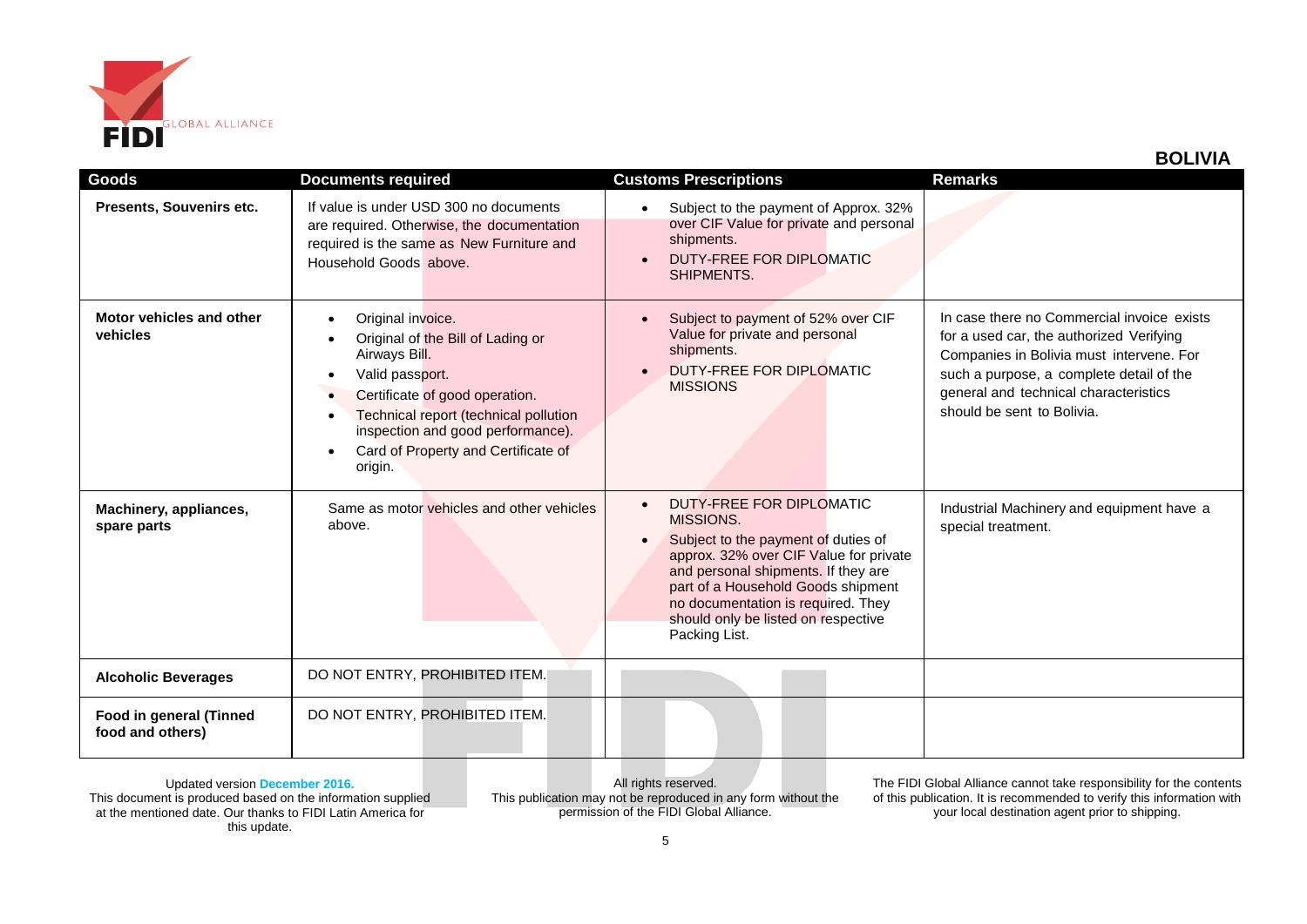

 **BOLIVIA**

| Goods                      | <b>Documents required</b>                                                                                                                                                                                                                                                                                | <b>Customs Prescriptions</b>                                                                                                                                                                                                                                                                                                                                                                                                                               | <b>Remarks</b>                                                                                                                    |
|----------------------------|----------------------------------------------------------------------------------------------------------------------------------------------------------------------------------------------------------------------------------------------------------------------------------------------------------|------------------------------------------------------------------------------------------------------------------------------------------------------------------------------------------------------------------------------------------------------------------------------------------------------------------------------------------------------------------------------------------------------------------------------------------------------------|-----------------------------------------------------------------------------------------------------------------------------------|
| <b>Medicines</b>           | DO NOT ENTRY, PROHIBITED ITEM.                                                                                                                                                                                                                                                                           |                                                                                                                                                                                                                                                                                                                                                                                                                                                            |                                                                                                                                   |
| <b>Plants</b>              | DO NOT ENTRY, PROHIBITED ITEM.                                                                                                                                                                                                                                                                           |                                                                                                                                                                                                                                                                                                                                                                                                                                                            |                                                                                                                                   |
| <b>Pets</b>                | Health certificate issued by a certified<br>veterinarian in the city of origin.<br>Vaccines certificate issue by the city<br>of origin.<br>Zoo sanitary certificate (emitted by the<br>origin organization).<br>Zoo sanitary certificate to be issued in<br>Bolivia.<br>Certificate of value of the pet. | Subject to payment of 30 % duties over<br>CIF Value for private and personal<br>shipments. In addition, charges are to<br>be paid for the time pets at kept at the<br>campus of Bolivian customs.<br>DUTY-FREE FOR DIPLOMATIC<br>$\bullet$<br><b>MISSIONS</b>                                                                                                                                                                                              | Time of dispatch: 3 days                                                                                                          |
| <b>Prohibited Articles</b> |                                                                                                                                                                                                                                                                                                          | PROHIBITED HOUSEHOLD GOODS:<br>Narcotics, drugs, explosives, pornographic<br>material, firearms, ammunitions, precursors and<br>refrigerators with gas R-12, Alcoholic<br>Beverages, food, plants, (PERFUMES,<br>CREAMS, SHAMPOO, DISPOSABLE<br>DIAPERS, MEDICINES, DETERGENTS,<br>SOAPS, LIQUIDS, SPICES, FOOD<br>(INCLUDING SEALED OR CANNED), TEA,<br>OIL, ALCOHOL IN ANY BRAND, WEAPONS,<br>SKIN stuffed animals, ART WORKS,<br>pornographic material. |                                                                                                                                   |
| <b>Wood Articles</b>       |                                                                                                                                                                                                                                                                                                          |                                                                                                                                                                                                                                                                                                                                                                                                                                                            | By new dispositions of the SENASAG<br>(organization for the control of plagues), the<br>shipping that contain wood, like finished |

Updated version **December 2016.** This document is produced based on the information supplied at the mentioned date. Our thanks to FIDI Latin America for this update.

All rights reserved. This publication may not be reproduced in any form without the permission of the FIDI Global Alliance.